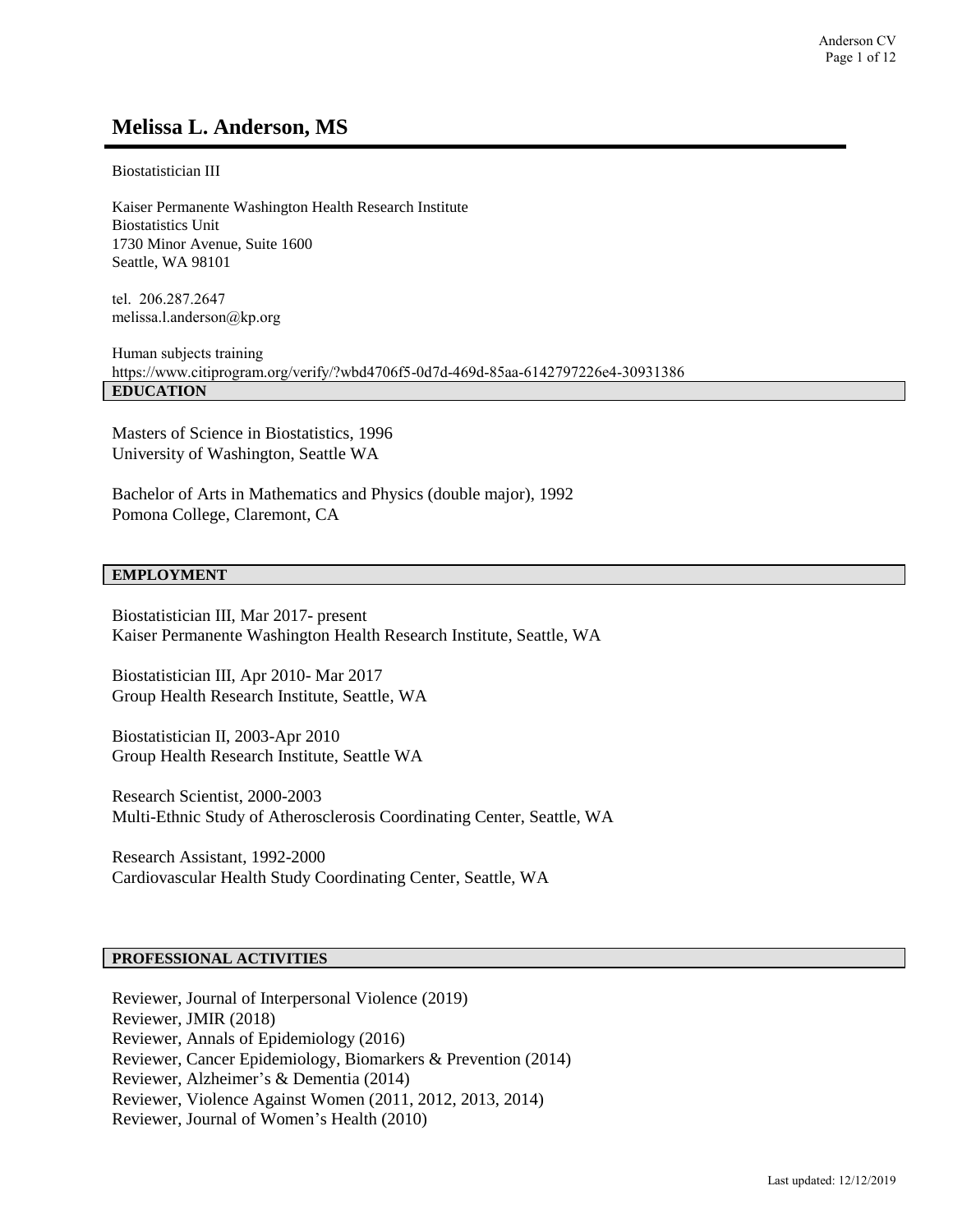### **PEER-REVIEWED PUBLICATIONS**

- 1. Bhadelia RA, **Anderson M**, Polak JF, Manolio TA, Beauchamp N, Knepper L, O'Leary DH. Prevalence and associations of MRI-demonstrated brain infarcts in elderly subjects with a history of transient ischemic attack. *Stroke.* 1999; 30(3):383-388.
- 2. Psaty BM, Furberg CD, Kuller LH, Cushman M, Savage PJ, Levine D, O'Leary DH, Bryan RN, **Anderson ML**, Lumley T. Association between blood pressure level and the risk of myocardial infarction, stroke, and total mortality: the cardiovascular health study. *Arch Intern Med.* 2001;161(9):1183-1192.
- 3. Knopp RH, Retzlaff B, Fish B, Walden C, Wallick S, **Anderson M**, Aikawa K, Kahn SE. Effects of insulin resistance and obesity on lipoproteins and sensitivity to egg feeding. *Arterioscler Thromb Vasc Biol*. 2003;23(8):1437-1443.
- 4. Li AE, Kamel I, Rando F**, Anderson M**, Kumbasar B, Lima JA, Bluemke DA. Using MRI to assess aortic wall thickness in the multiethnic study of atherosclerosis: distribution by race, sex, and age. *AJR Am J Roentgenol*. 2004;182(3):593-597.
- 5. Psaty BM, **Anderson M**, Kronmal RA, Tracy RP, Orchard T, Fried LP, Lumley T, Robbins J, Burke G, Newman AB, Furberg CD. The association between lipid levels and the risks of incident myocardial infarction, stroke, and total mortality: The Cardiovascular Health Study. *J Am Geriatr Soc*. 2004;52(10):1639-1647.
- 6. Buist DS, **Anderson ML**, Taplin SH, LaCroix AZ. The relationship between breast density and bone mineral density in postmenopausal women. *Cancer* 2004;101(9):1968-1976.
- 7. Detrano RC, **Anderson M,** Nelson J, Wong ND, Carr JJ, McNitt-Gray M, Bild DE. Coronary calcium measurements: effect of CT scanner type and calcium measure on rescan reproducibility – MESA Study. *Radiology* 2005;236(2): 477-484.
- 8. Bonomi AE, Thompson RS, **Anderson M**, Rivara FP, Holt VL, Carrell D, Martin DP. Ascertainment of intimate partner violence using two abuse measurement frameworks. *Inj Prev.* 2006; 2(2):121- 124. PMCID: PMC2564437.
- 9. Thompson RS, Bonomi AE, **Anderson M**, Reid RJ, Dimer JA, Carrell D, Rivara FP. Intimate partner violence: prevalence, types, and chronicity in adult women. *Am J Prev Med*. 2006;30(6):447-457.
- 10. Bonomi AE, Thompson RS, **Anderson M**, Reid RJ, Carrell D, Dimer JA, Rivara FP. Intimate partner violence and women's physical, mental and social functioning. *Am J Prev Med* 2006;30(6):458-466.
- 11. Hirsch C, **Anderson ML**, Newman A, Kop W, Jackson S, Gottdiener J, Tracy R, Fried LP. The association of race with frailty: The Cardiovascular Health Study. *Ann* Epidemiol. 2006;16(7):545- 553.
- 12. Johnston BD, Huebner CE, **Anderson ML**, Tyll LT, Thompson RS. Healthy Steps in an integrated delivery system: child and parent outcomes at 30-Months. *Arch Pediatr Adolesc Med.* 2006;160(8): 793-800.
- 13. Crest AB, Aiello EJ, **Anderson ML**, Buist DSM. Varying levels of family history of breast cancer in relation to mammographic breast density (United States). *Cancer Causes Control* 2006;17(6):843- 850.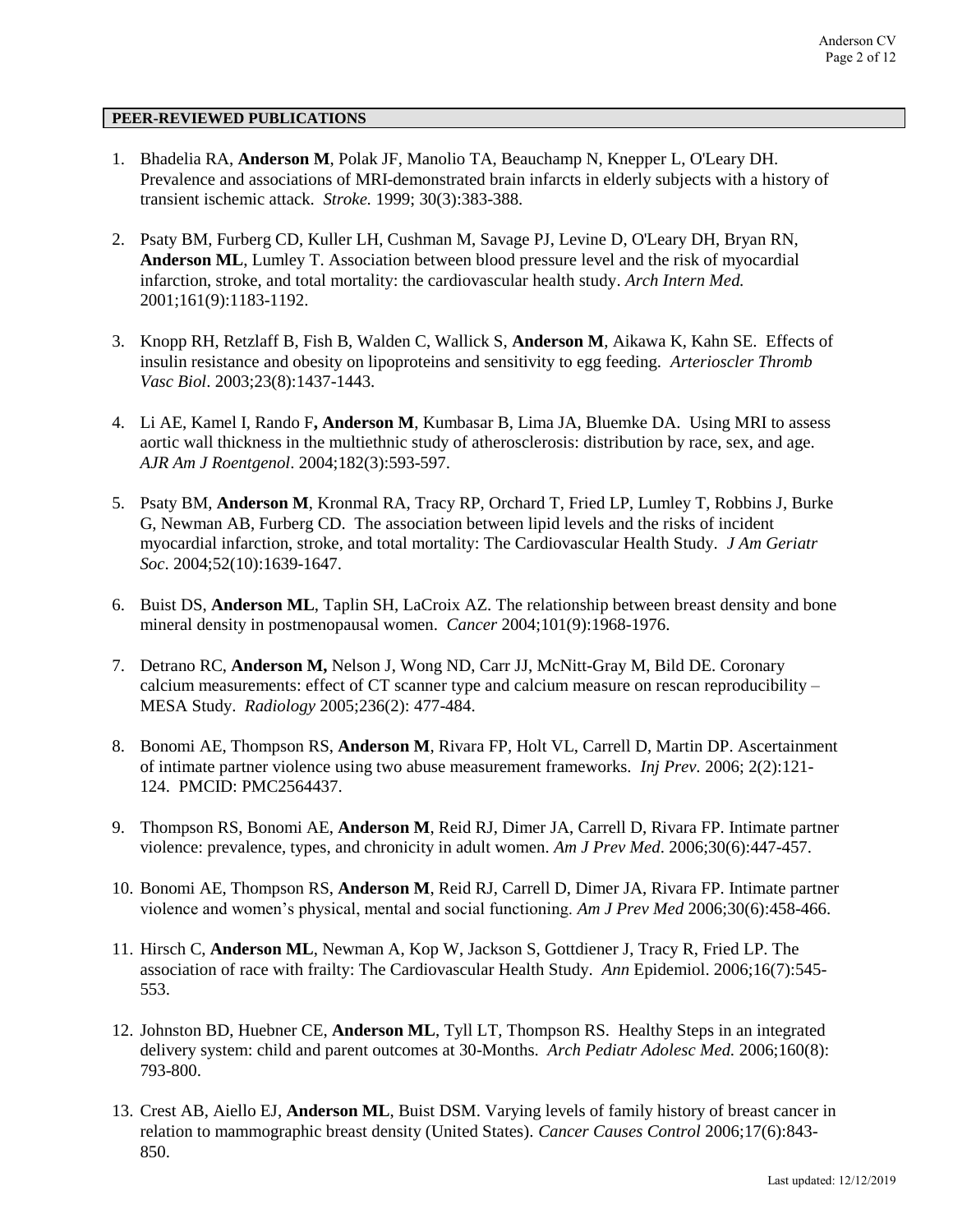- 14. Rivara FP, **Anderson ML**, Fishman P, Bonomi AE, Reid RJ, Carrell D, Thompson RS. Healthcare utilization and costs for women with a history of intimate partner violence. *Am J Prev Med*. 2007;32(2):89-96.
- 15. Bonomi AE, **Anderson ML**, Thompson RS, Rivara FP. Prevalence of intimate partner violence in older women. *Gerontologist*. 2007;47(1):34-41.
- 16. Bonomi AE, **Anderson ML**, Rivara FP, Thompson RS. Health outcomes in women with physical and sexual intimate partner violence exposure*. J Women's Health (Larchmt).* 2007;16(7):987-997.
- 17. Ralston JD, Carrell D, Reid R, **Anderson M**, Moran M, Hereford J. Patient web services integrated with a shared medical record: Patient use and satisfaction. *J Am Med Inform Assoc.* 2007;14(6):798-806. PMCID: PMC 2213480.
- 18. Rivara FP, **Anderson ML**, Fishman P, Bonomi AE, Reid RJ, Carrell D, Thompson RS. Intimate partner violence and health care costs and utilization for children living in the home. *Pediatrics*. 2007;120(6):1270- 1277.
- 19. Gray SL, **Anderson ML**, Crane PK, Breitner JCS, McCormick W, Bowen JD, Teri L, Larson E. Antioxidant Vitamin Supplement Use and risk of dementia or Alzheimer's disease in older adults. *J Am Geriatr Soc*. 2008;56(2):291-295.
- 20. Bonomi AE, **Anderson ML**, Rivara FP, Cannon EA, Fishman PA, Carrell D, Reid RJ, Thompson RS. Health care utilization and cost associated with childhood abuse. *J Gen Intern Med*. 2008;23(3):294-299. PMCID: PMC2359481.
- 21. Reid RJ, Bonomi AE, Rivara FP, **Anderson ML**, Fishman PA, Carrell DS, Thompson RS. Intimate partner violence among men prevalence, chronicity, and health effects. *Am J Prev Med*. 2008;34(6):478-485.
- 22. Bonomi AE, Kernic MA, **Anderson ML,** Cannon EA, Slesnick N. Use of brief tools to measure depressive symptoms in women with a history of intimate partner violence. *Nurs Res*. 2008;57(3):150-156.
- 23. Gates GA, **Anderson ML**, Feeney MP, McCurry SM, Larson EB. Central auditory dysfunction in older persons with memory impairment or Alzheimer dementia. *Arch Otolaryngol Head Neck Surg*. 2008;134(7):771-777.
- 24. Bonomi AE, Cannon EA, **Anderson ML**, Rivara FP, Thompson RS. Association between self-reported health and physical and/or sexual abuse experienced before age 18. *Child Abuse Negl*. 2008;32(7):693-701.
- 25. Grembowski DE, **Anderson ML**, Conrad DA, Fishman PA, Larson EB, Martin DP, Ralston JD, Carrell D, Hecht J. Evaluation of the group health cooperative access initiative: study design challenges in estimating the impact of a large-scale organizational transformation. *Qual Manag Health Care*. 2008;17(4):292-303.
- 26. Welsh ML, Buist DSM, Bowles EJA, **Anderson ML**, Elmore JG, Li CI. Population-based estimates of the relation between breast cancer risk, tumor subtype and family history. *Breast Cancer Res Treat*. 2009;114(3):549-558. PMCID: PMC 2692346.
- 27. Conrad D, Fishman P, Grembowski D, Ralson J, Reid R, Martin D, Larson E, **Anderson M**. Access intervention in an integrated, prepaid group practice: effects on primary care physician productivity. *Health serv res*. 2008;43(5 Pt 2): 1888-1905. PMCID: PMC2654163.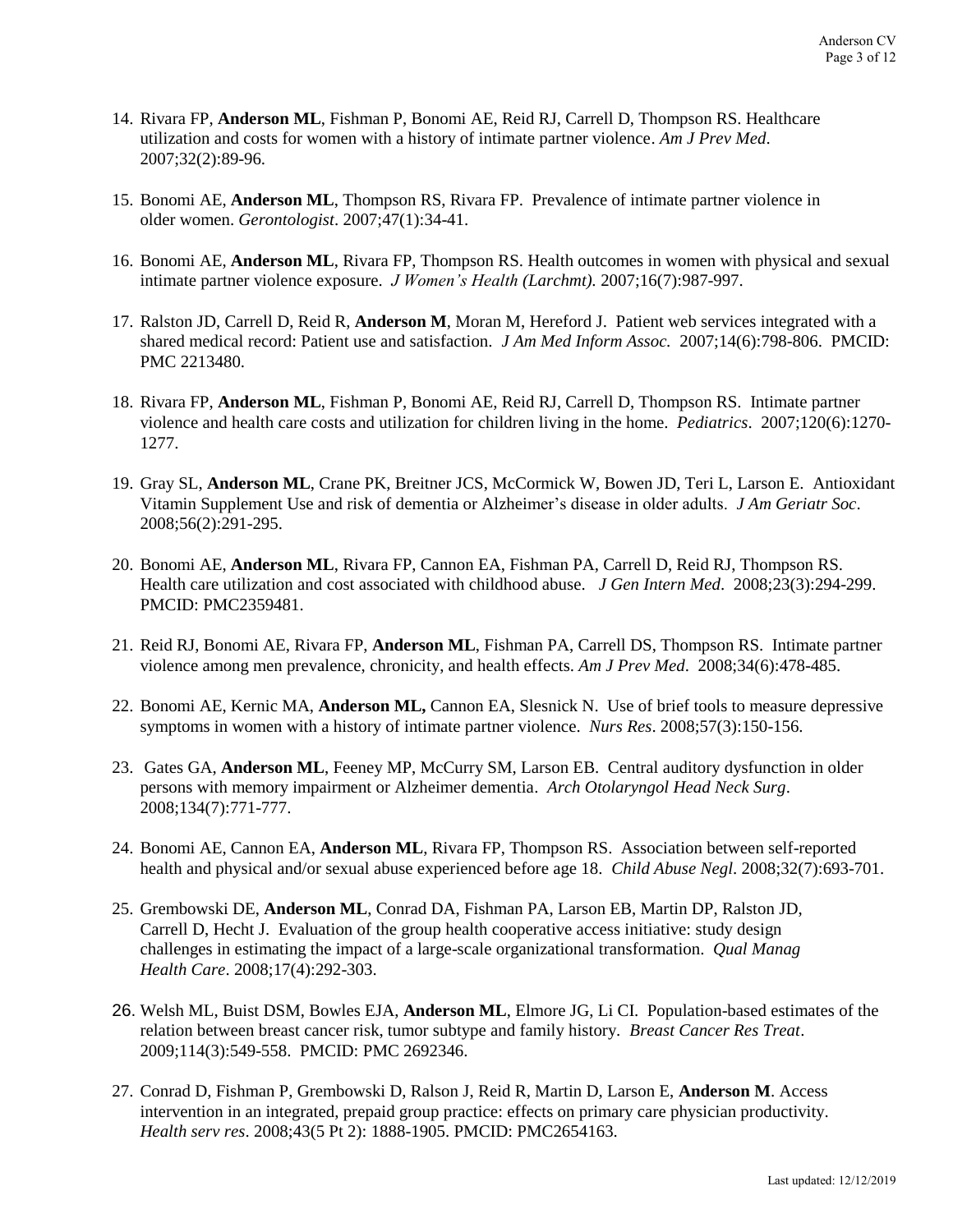- 28. Bonomi AE, **Anderson ML**, Cannon EA, Slesnick N, Rodriguez MA. Intimate partner violence in Latina and non-Latina women. *Am J Prev Med*. 2009;36(1):43-48. PMCID: PMC2791785.
- 29. Miglioretti DL, Haneuse SJ, **Anderson ML**. Statistical approaches for modeling radiologists' interpretive performance. *Acad Radiol*. 2009;16(2): 227-238. PMCID: PMC2653267
- 30. Rivara FP, **Anderson ML**, Fishman P, Reid RJ, Bonomi AE, Carrell D, Thompson RS. Age, period, and cohort effects on intimate partner violence. Violence Vict. 2009;24(5):627-638.
- 31. Cannon AE, Bonomi AE, **Anderson M**L, Rivara FP, Thompson RS. The intergenerational transmission of witnessing intimate partner violence. Arch Pediatr Adolesc Med. 2009;163(8):706- 708.
- 32. Bonomi AE, **Anderson ML**, Rivara FP, Thompson RS. Health Care Utilization and Costs Associated with Physical and Nonphysical-Only Intimate Partner Violence. Health Serv Res. 2009;44(3):1052-1067. PMCID: PMC2699921.
- 33. Buist DSM, **Anderson ML**, Reed SD, Bowles EJA, Fitzgibbons ED, Gandara J, Seger D, Newton KM. Short-term hormone therapy suspension and mammography recall: a randomized trial. Ann Intern Med. 2009;150(11):752-765. PMCID: PMC2803099.
- 34. Reed SD, Buist DSM, **Anderson ML**, Bowles EJA, Fitzgibbons ED, Seger D, Newton KM. Shortterm (1-2 mo) hormone therapy cessation before mammography. *Menopause*. 2009;16(6):1125- 1131. PMCID: PMC2783807.
- 35. Ralston JD, Martin DP, **Anderson ML**, Fishman PA, Conrad DA, Larson EB, Grembowski D. Group health cooperative's transformation toward patient centered access. *Med Care Res Rev*. 2009;66(6):703-724
- 36. Bonomi AE, **Anderson ML**, Reid RJ, Rivara FP, Carrell D, Thompson RS. Medical and psychosocial diagnoses in women with a history of intimate partner violence. *Arch Intern Med*. 2009;169(18):1692-1697.
- 37. Naumann RB, Dellinger AM, **Anderson ML**, Bonomi AE, Rivara FP, Thompson RS. Preferred modes of travel among older adults: What factors affect the choice to walk instead of drive? J Safety Res. 2009;40(5):395-398.
- 38. Cannon EA, Bonomi AE, **Anderson ML**, Rivara FP, Thompson RS. Adult health and relationship outcomes among women with abuse experiences during childhood. Violence Vict. 2010; 25(3):291- 305.
- 39. Ichikawa LE, Barlow WE, **Anderson ML**, Taplin S, Geller B, Brenner RJ. Time trends in radiologists' interpretive performance at screening mammography from the community-based Breast Cancer Surveillance Consortium. 1996-2004. *Radiology*. 2010;256(1): 74-82. PMCID: PMC2897687.
- 40. Fishman PA, Bonomi AE, **Anderson ML**, Rivara FP, Reid RJ. Changes in health care costs over time following the cessation of intimate partner violence. *J Gen Intern Med*. 2010;25(9):920-925. PMCID: PMC2917667.
- 41. Aiello Bowles EJ, **Anderson ML**, Reed SD, Newton KM, Fitzgibbons ED, Seger D, Buist DS. Mammographic breast density and tolerance for short-term postmenopausal hormone therapy suspension. *J Womens Health* (Larchmt). 2010;19(8):1467-1474. PMCID: PMC2941404.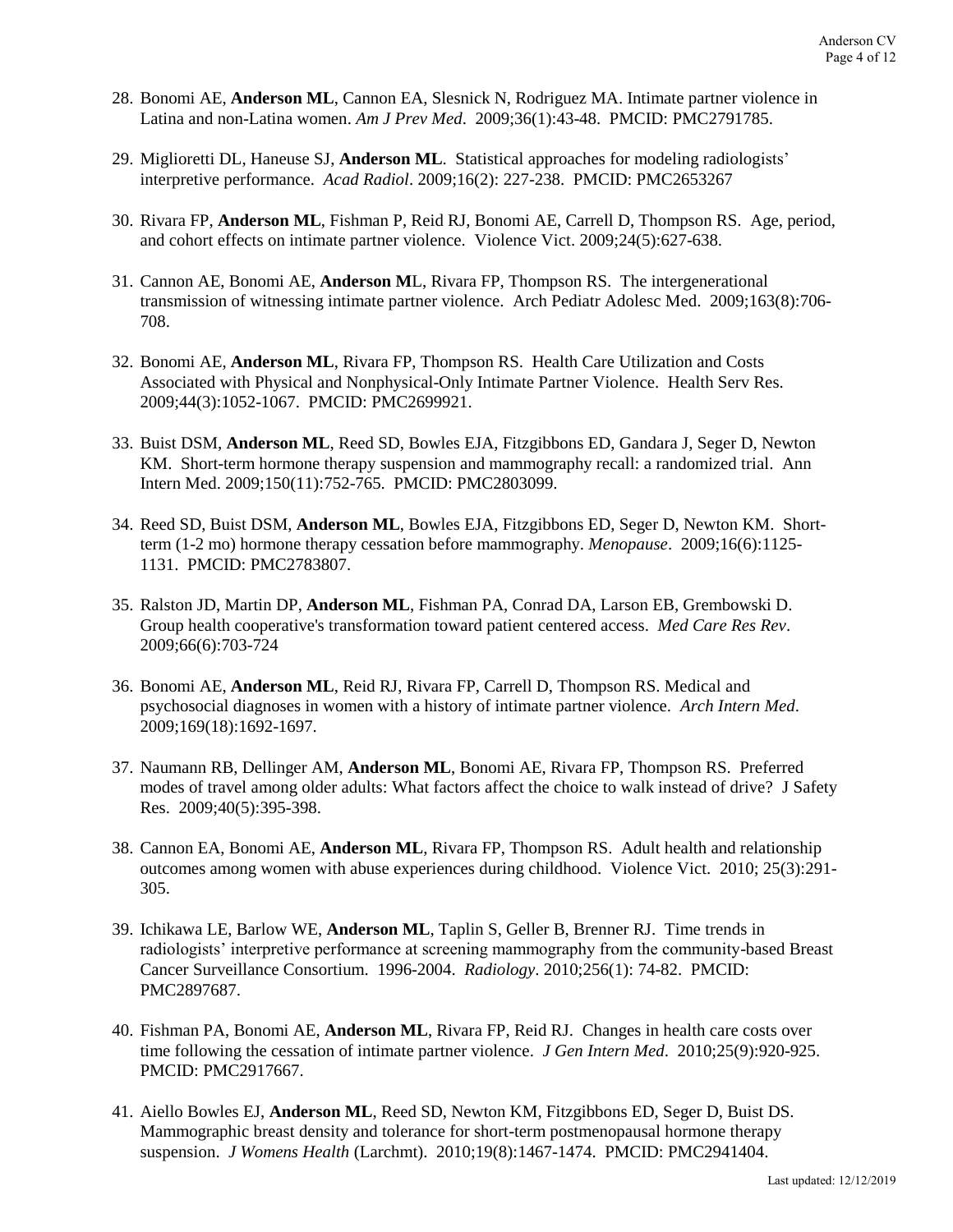- 42. Newton KM, **Anderson ML**, Reed SD, Bowles EJA, Buist DSM. Factors associated with noncompliance with hormone therapy cessation before screening mammography. *Climacteric*. 2011;14(2):268-274.
- 43. Green BB, **Anderson ML**, Ralston JD, Catz S, Fishman PA, Cook AJ. Patient ability and willingness to participate in a web-based intervention to improve hypertension control. *J Med Internet Res*. 2011;13(1):e1. PMCID: PMC3217242.
- 44. Buist DSM, **Anderson ML**, Haneuse SJPA, Sickles EA, Smith RA, Carney PA, Taplin SH, Rosenberg RD, Geller BM, Onega TL, Monsees BS, Bassett LW, Yankaskas BC, Elmore JG, Kerlikowske K, Miglioretti DL. The influence of annual interpretive volume on United States screening mammography performance. *Radiology*. 2011;259(1): 72-84. PMCID: PMC3064821.
- 45. Gates GA, **Anderson ML**, McCurry SM, Feeney MP, Larson EB. Central auditory dysfunction as a harbinger of Alzheimer's dementia. Arch Otolaryngol Head Neck Surg. 2011 Apr; 137(4): 390-5.
- 46. Liss DT, Chubak J, **Anderson ML**, Saunders KW, Tuzzio L, Reid RJ. Patient-reported care coordination: associations with primary care continuity and specialty care use. *Ann Fam Med*. 2011;9(4):323-329. PMCID: PMC3133579.
- 47. Dublin S, **Anderson ML**, Haneuse SJ, Heckbert SR, Crane PK, Breitner JC, McCormick W, Bowen JD, Teri L, McCurry SM, Larson EB. Atrial fibrillation and risk of dementia: a prospective cohort study. *JAGS* 2011; Epub 2011 Aug 1
- 48. Lowry SJ, Aiello Bowles EJA, **Anderson ML**, Buist DSM. Predictors of breast density change after hormone therapy cessation: results from a randomized trial. *Cancer Epidemiol, Biomarkers Prev*. 2011;20(10):2309-2312. PMCID: PMC3189299.
- 49. Tom SE, **Anderson ML**, Landis CA, Bowles EJA, Woods NF, Reed SD, Newton KM, Buist DSM. Sleep problems after short-term hormone therapy suspension: secondary analysis of a randomized trial. *Menopause*. 2011;18(11):1184-1190. PMCID: PMC3203993.
- 50. Fishman PA, **Anderson ML**, Cook AJ, Ralston JD, Catz SL, Carlson J, Larson EB, Green BB. Accuracy of blood pressure measurements reported in an electronic medical record during routine primary care visits. *J Clin Hypertens (Grrenwich)*. 2011;13(11):821-828. PMCID: PMC3211104.
- 51. Haneuse S, Buist DSM, Miglioretti DL, **Anderson ML**, Carney PA, Onega T, Geller BM, Kerlikowske K, Rosenberg RD, Yankaskas BC, Elmore JG, Taplin S, Smith R, Sickles EA. Mammographic interpretative volume and diagnostic mammography interpretation performance in community practice. *Radiology*. 2012;262(1):69-79. PMCID: PMC3244665.
- 52. Green BB, **Anderson ML**, Cook AJ, Catz S, Fishman PA, McClure JB, Reid R. Using body mass index data in the electronic health record to calculate cardiovascular risk. *Am J Prev Med*. 2012;42(4):342-347. PMCID: PMC3308122.
- 53. Naumann RB, Dellinger AM, **Anderson ML**, Bonomi AE, Rivara FP. Healthcare utilization and costs among older adult female drivers and former drivers. *J Safety Res*. 2012;43(2):141-144.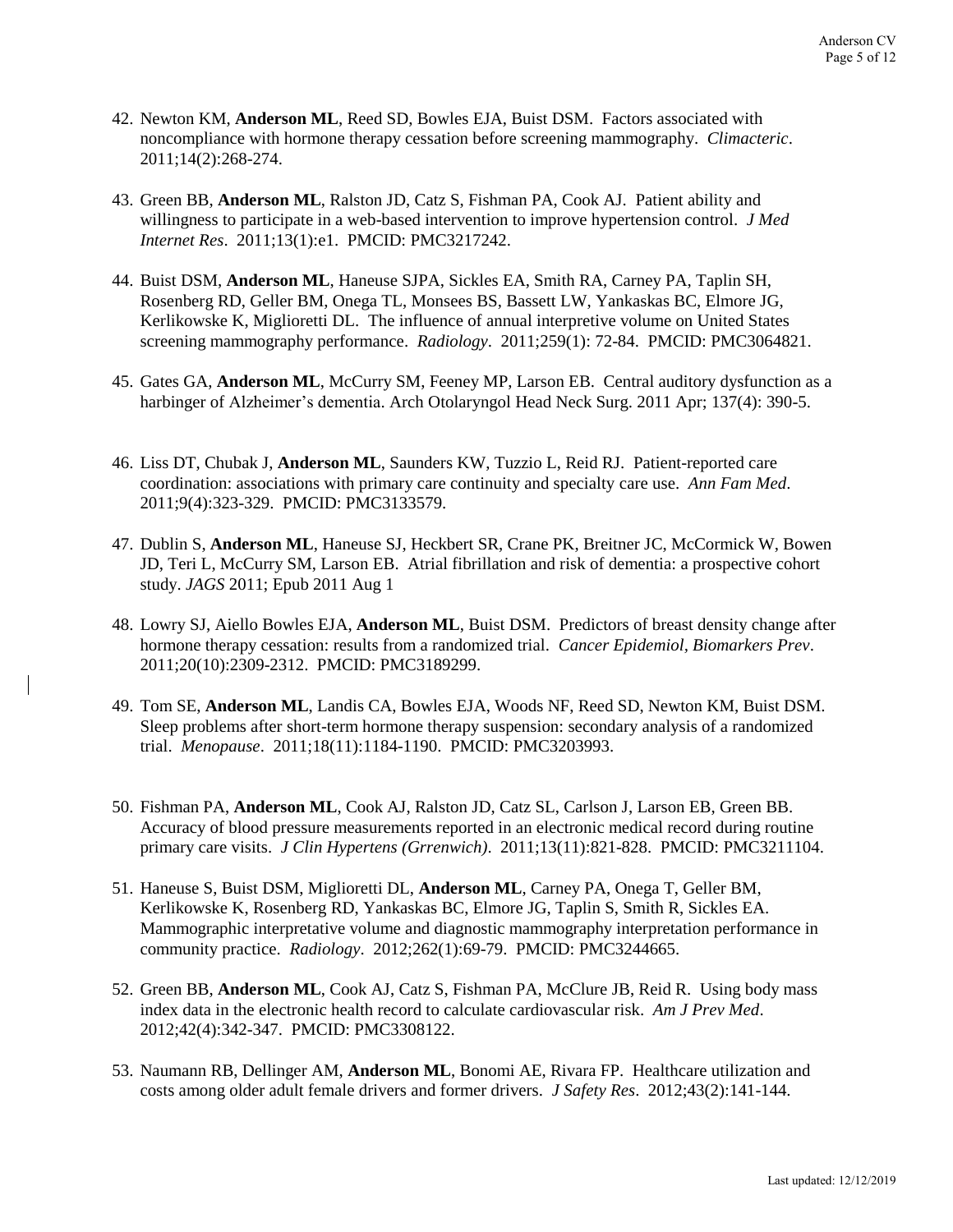- 54. Chubak J, **Anderson ML**, Saunders KW, Hubbard RA, Tuzzio L, Liss DT, Morales LS, Reid RJ. Predictors of 1-year change in patient activation among older adults with diabetes mellitus and heart disease. *J Am Geriatr Soc*. 2012;60(7);1316-1321.
- 55. Romaire MA, Bowles EJ, **Anderson ML**, , Buist DS. Comparative effectiveness of mailed reminder letters on mammography screening compliance. *Prev Med*. 2012;55(2):127-1230. PMCID: PMC3694128.
- 56. Grembowski D, **Anderson ML**, Ralson JD, Martin DP, Reid R. Does a large-scale organizational transformation toward patient-centered access change the utilization and costs of care for patients with diabetes? *Med Care Res Rev*. 2012;69(5):519-539.
- 57. Onega T, Smith M, Miglioretti DL, Carney PA, Geller BA, Kerlikowske K, Buist DSM, Rosenberg RD, Smith RA, Sickles EA, Haneuse S, Anderson ML, Yankaskas B. Radiologist agreement for mammographic recall by case difficulty and finding type. *J Am Coll Radiol*. 2012;9(11):788-794. PMCID: PMC3653418.
- 58. Bonomi AE, **Anderson ML**, Nemeth J, Bartle-Haring S, Buettner C, Schipper D. Dating violence victimization across the teen years: abuse frequency, number of abusive partners , and age at first occurrence. *BMC Public Health*. 2012;12:637. PMCID: PMC3490892.
- 59. Kamineni A, **Anderson ML**, White E, Taplin SH, Porter P, Ballard-Barbash R, Malone K, Buist DS. Body mass index, tumor characteristics, and prognosis following diagnosis of early-stage breast cancer in a mammographically screened population. *Cancer Causes Control*. 2013;24(2):305-312. PMCID: PMC3557530.
- 60. Green BB, Wang CY, **Anderson ML**, Chubak J, Meenan RT, Vernon SW, Fuller S. An automated intervention with stepped increases in support to increase uptake of colorectal cancer screening: a randomized trial. *Ann of Intern Med*. 2013;158(5 Pt 1): 301-311.
- 61. Gray, SL, **Anderson ML**, Hubbard RA, LaCroix A, Crane PK, McCormick W, Bowen JD, McCurry SM, Larson EB. Frailty and incident dementia. *J Gerontol A Biol Sci Med Sci*. 2013;68(9):1083- 1090. PMCID: PMC3738027.
- 62. Onega T, **Anderson ML**, Buist DSM, Geller B, Bogart A, Sickles EA, Miglioretti DL, Carney PA, Kerilkowske K, Monsees B, Yankaskas BC. Establishing a gold standard for a test set: variation in interpretive agreement of expert mammographers. *Acad Radiol*. 2013;20(6):731-739. PMCID: PMC3741406.
- 63. Bonomi E, **Anderson ML**, Nemeth J, Rivara FP, Buettner C. History of dating violence and the association with late adolescent health. *BMC Public Health*. 2013;13(1):821.
- 64. Green BB, **Anderson ML**, Ralston JD, Catz SL, Cook AJ. Blood pressure 1 year after completion of web-based pharmacist care. *JAMA Intern Med.* 2013;173(13):1250-1252. PMCID: PMC3938109
- 65. Fishman PA, Cook AJ, Larson EB, Ralston JD, **Anderson ML**, Catz SL, Carrell D, Carlson J, Green BB. Improving BP Control through Electronic Communications: An Economic Evaluation. *Am J Manag Care*. 2013 Sep; 19(9): 709-16.
- 66. Dublin S, **Anderson ML**, Heckbert SR, Hubbard RA, Sonnen JA, Crane PK, Montine TJ, Larson EB. Neuropathologic changes associated with atrial fibrillation in a population-based autopsy cohort. *J Gerontol A Biol Sci Med Sci*. 2013 Sep 28 [Epub ahead of print]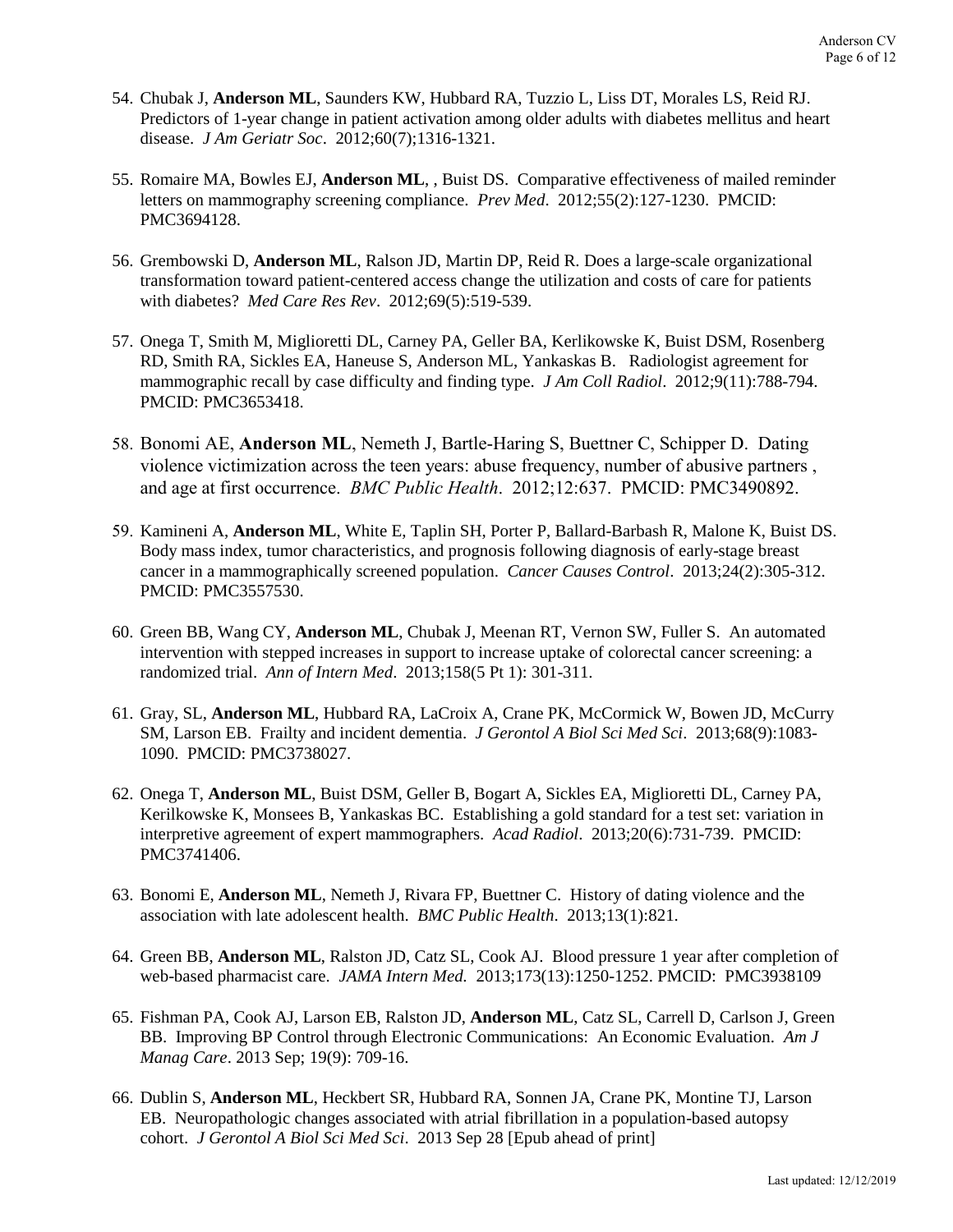- 67. Bonomi AE, Trabert B, **Anderson ML**, Kernic MA, Holt VL. Intimate Partner Violence and Neighborhood Income: A Longitudinal Analysis. *Violence Against Women*. 2014 Jan; 20(1): 42-58. Epub 2014 Jan 28.
- 68. Green BB, **Anderson ML**, Cook AJ, Catz S, Fishman PA, McClure JB, Reid R. e-Care for Heart Wellness: a feasibility trial to decrease blood pressure and cardiovascular risk. *Am J Prev Med* 2014 Apr; 46(4): 368-377.
- 69. Ralston JD, Cook AJ, **Anderson ML**, Catz SL, Fishman PA, Carlson J, Johnson R, Green BB. Home blood pressure monitoring, secure electronic messaging, and medication intensification for improving hypertension control. *Appl Clin Inform*. 2014 Mar 12;5(1): 232-48. PMCID: PMC3974258.
- 70. Henrikson NB, **Anderson ML**, Hubbard R, Fishman P, Grossman D. Employee knowledge of valuebased insurance design benefits. *Am J Prev Med*. 2014 Aug; 47(2): 115-22. Epub 2014 Jun 17.
- 71. Buist DSM, **Anderson ML**, Smith RA, Carney PA, Miglioretti DL, Monsees BS, Sickles EA, Taplin SH, Geller BM, Yankaskas BC, Onega TL. Effect of radiologists' diagnostic work-up volume on interpretive performance. *Radiology*. 2014 Nov; 273(2): 351-64. Epub 2014 Jun 24.
- 72. Wang CY, Tapsoba JDD, **Anderson ML**, Vernon S, Chubak J, Green BB. Time related outcomes of the systems of support to increase colorectal cancer screening trial. *Cancer Epidemiol Biomarkers Prev* 2014 Aug; 23(8): 1683-8. Epub 2014 Jun 2.
- 73. Murphy CC, Vernon SW, Haddock NM, **Anderson ML**, Chubak J, Green BB. Longitudinal predictors of initial and repeat colorectal cancer screening. *Prev Med*. 2014 Jun 15; 66C: 123-130.
- 74. Bonomi AE, Nemeth J, Altenburger LE, **Anderson ML**, Snyder A, Dotto I,. Fiction or not? Fifty Shades is associated with health risks in adolescent and young adult females. *J Womens Health*. 2014 Sept; 23(9): 720-8. Epub 2014 Aug 21.
- 75. Grembowski D, Ralston JD, **Anderson ML**. Hemoglobin A1c, Comorbid Conditions and all-cause mortality in patients with diabetes: A retrospective 9-year cohort study. *Diabetes Res Clin Pract*. 2014 Nov; 106(2): 373-82. Epub 2014 Jul 29.
- 76. Green BB, **Anderson ML**, Wang CY, Vernon SW, Chubak J, Meenan RT, Fuller S. Results of nurse navigator follow-up after positive colorectal cancer screening test: a randomized trial. *J Am Board Fam Med*. 2014 Nov-Dec; 27(6): 789-95.
- 77. Gray SL, **Anderson ML**, Dublin S, Hanlon JT, Hubbard R, Walker R, Yu O, Crane PK, Larson EB. Cumulative use of strong anticholinergics and incident dementia. *JAMA Intern Med*. 2015 Mar; 175(3): 401-7.
- 78. Meenan RT, **Anderson ML**, Chubak J, Vernon SW, Fuller S, Wang CY, Green BB. An economic evaluation of colorectal cancer screening in primary care practice. *Am J Prev Med*. 2015 Jun; 48(6): 714-21.
- 79. Reid RJ, **Anderson ML**, Fishman PA, McClure JB, Johnson RL, Catz SL, Green BB. Relationship between cardiovascular risk and lipid testing in one health care system: a retrospective cohort study. *BMC Health Serv Res*. 2015 Jul 23; 15:281.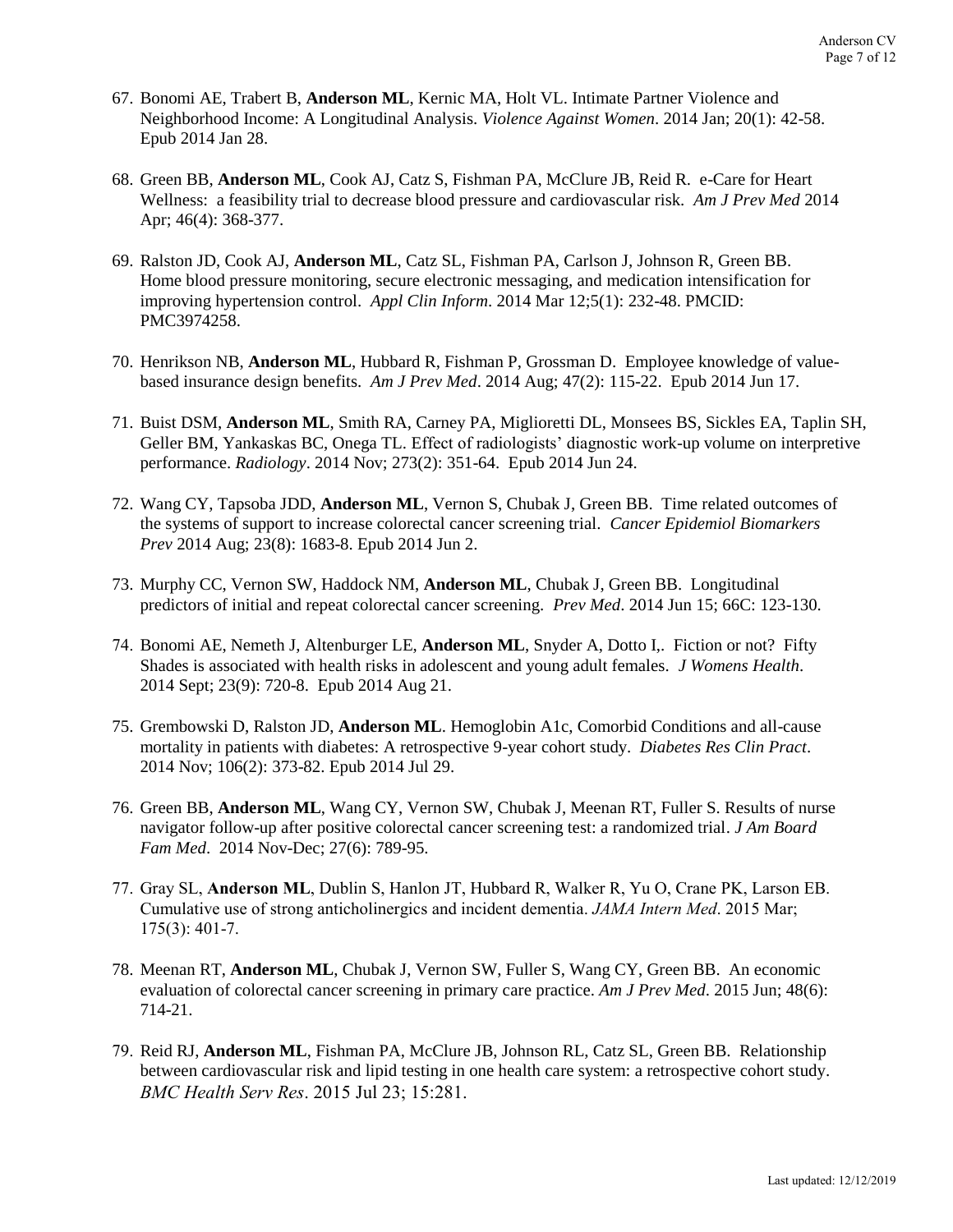- 80. Dublin S, Walker RL, Gray SL, Hubbard RA, **Anderson ML**, Yu O, Crane PK, Larson EB. Prescription opioids and risk of dementia or cognitive decline: a prospective cohort study. *J Am Geriatr Soc*. 2015 Aug; 63(8): 1519-26.
- 81. Weissman J, Johnson JD, **Anderson M**, Hollender L, Huson T, Paranjpe A, Patel S, Cohenca N. Association between the presence of apical periodontitis and clinical symptoms in endodontic patients using cone-beam computed tomography and periapical radiographs. *J Endod*. 2015 Nov; 41(11): 1824-9. Epub 2015 Sep 5.
- 82. Green BB, **Anderson ML**, Chubak J, Fuller S, Meenan RT, Vernon SW. Impact of continued mailed fecal tests in the patient-centered medical home: Year 3 of the Systems of Support to Increase Colon Cancer Screening and Follow-up randomized trial. *Cancer* 2016 Jan 15; 122(2): 312-21. Epub 2015 Oct 21.
- 83. Aiello Bowles EJ, Larson EB, Pong RP, Walker RL, **Anderson ML**, Yu O, Gray SL, Crane PK, Dublin S. Anesthesia exposure and risk of dementia and Alzheimer's disease: a prospective study. *J Am Geriatr Soc*. 2016 Feb 11. [Epub ahead of print]
- 84. Gray SL, Dublin S, Yu O, Walker R, **Anderson M**, Hubbard RA, Crane PK, Larson EB. Benzodiazepine Use and Risk of Incident Dementia or Cognitive Decline: Prospective Population Based Study. *BMJ*. 2016 Feb 2.
- 85. Chubak J, Whitlock EP, Williams SB, Kamineni A, Burda BU, Buist DSM, **Anderson ML**. Aspirin for the Prevention of Cancer Incidence and Mortality: Systematic Evidence Reviews for the U.S. Preventive Services Task Force. *Ann Intern Med*. 2016 Jun 21; 164(12): 814-25.
- 86. Green BG, **Anderson ML**, Chubak J, Baldwin LM, Tuzzio L, Catz S, Cole A, Vernon SW. Colorectal Cancer Screening Rates Increased after Exposure to the Patient-Centered Medical Home (PCMH). *J Am Board Fam Med*. 2016 Mar-Apr; 29(2): 191-200.
- 87. Cherkin DC, Sherman KJ, Balderson BH, Cook AJ, **Anderson ML**, Hawkes RJ, Hansen KE, Turner JA. Effect of Mindfulness-Based Stress Reduction vs Cognitive Behavioral Therapy of Usual Care on Back Pain and Functional Limitations in Adults with Chronic Low Back Pain A Randomized Clinical Trial. *JAMA*. 2016 Mar 22-29; 315(12): 1240-9.
- 88. McClure JB, **Anderson ML**, Bradley K, An L, Catz SL. Evaluating an Adaptive and Interactive mHealth Smoking Cessation and Medication Adherence Program: A Randomized Pilot Feasibility Study. *JMIR Mhealth Uhealth*. 2016 Aug 3; 4(3):e94.
- 89. Lozano P, Henrikson N, Dunn J, Morrison C, Nguyen M, Blasi P, **Anderson M**, Whitlock E. Lipid screening in childhood and adolescence for detection of familial hypercholesterolemia: a systematic evidence review for the U.S Preventive Services Task Force. *JAMA* 2016 Aug 9; 316(6): 645-55.
- 90. Grembowski D, Ralston JD, **Anderson ML**. Health outcomes of population-based pharmacy outreach to increase statin use for primary prevention in patients with diabetes. *J Manag Care Spec Pharm*. 2016 Aug; 22(8): 909-17.
- 91. Turner JA, **Anderson ML**, Balderson BH, Cook AJ, Sherman KJ, Cherkin DC. Mindfulness-based stress reduction and cognitive behavioral therapy for chronic low back pain: similar effects on mindfulness, catastrophizing, self-efficacy, and acceptance in a randomized controlled trial. *Pain*. 2016 Nov; 157(11): 2434-2444.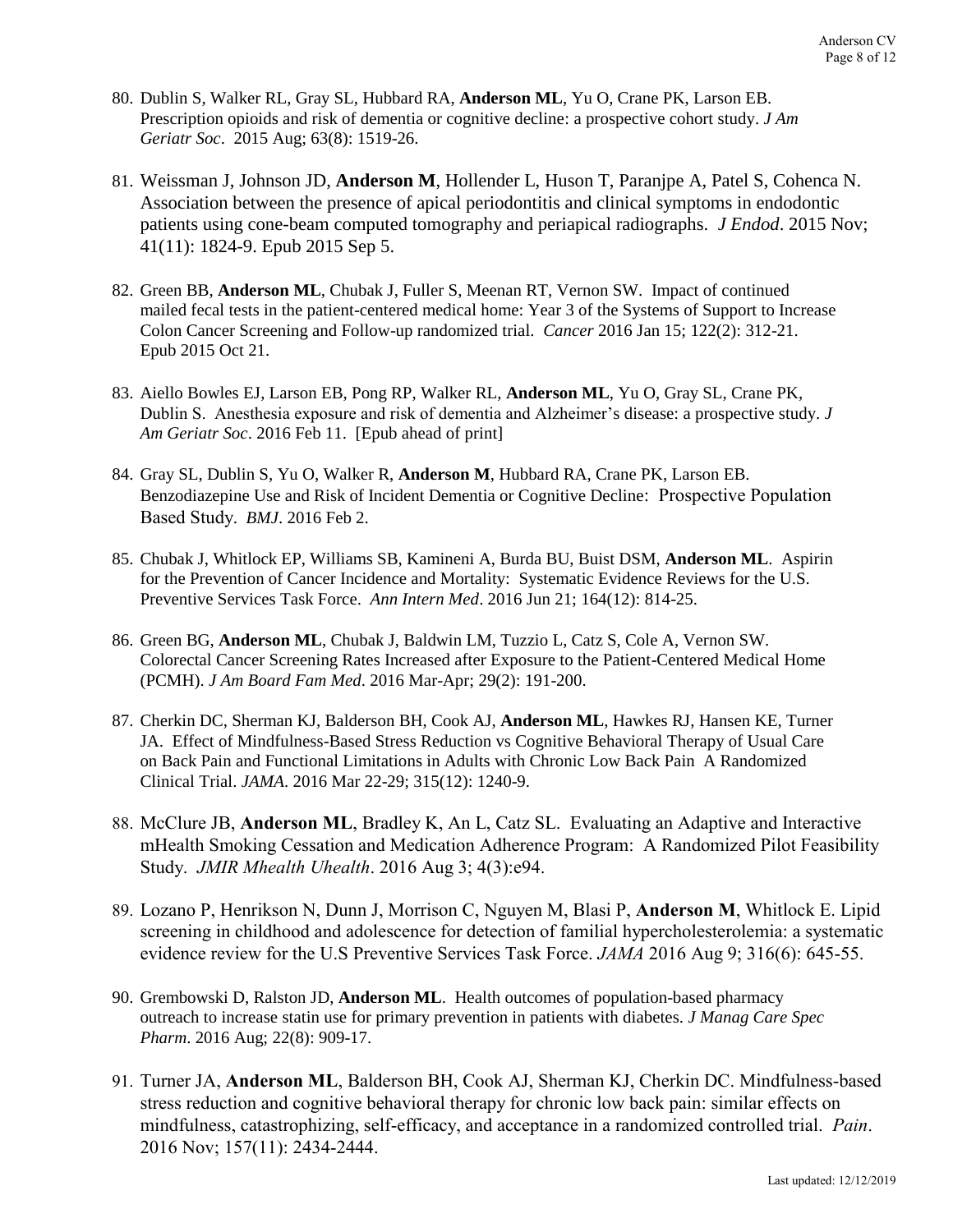- 92. Cherkin DC, **Anderson ML**, Sherman KJ, Balderson BH, Cook AJ, Hansen KE, Turner JA. Two-Year Follow-up of a Randomized Clinical Trial of Mindfulness-Based Stress Reduction vs. Cognitive Behavioral Therapy or Usual Care for Chronic Low Back Pain. *JAMA* 2017 Feb 14; 317(6): 642-644.
- 93. Green BB, Fuller S, **Anderson ML**, Mahoney C, Mendy P, Powell SL. A quality improvement initiative to increase Colorectal Cancer (CRC) screening: Collaboration between a primary care clinic and research team. *J Fam Med*. 2017; 4(3): 1115.
- 94. Henrikson NB, Chang E, Ulrich K, King D, **Anderson ML**. Communication with physicians about health care costs: survey of an insured population. *Perm J* 2017; 21.
- 95. Sethi R, Bucklak QD, Yanamadala V, **Anderson ML**, Baldwin EA, Mecklenburg RS, Leveque JC, Edwards AM, Shay M, Ross L, Wernli KJ. A systematic multidisciplinary initiative for reducing the risk of complications in adult scoliosis surgery. *J Neurosurg Spine*. 2017 Jun; 26(6): 744-750.
- 96. McClure JB, Blasi PR, Cook A, Bush T, Fishman P, Nelson J, **Anderson ML**, Catz SL. Oral Health 4 Life: Design and methods of a semi-pragmatic randomized trial to promote oral health care and smoking abstinence among tobacco quitline callers. *Contemp Clin Trials*. 2017 Jun; 57: 90-97.
- 97. Henrikson NB, **Anderson ML**, Opel DJ, Dunn J, Marcuse EK, Grossman DC. Longitudinal trends in vaccine hesitancy in a cohort of mothers surveyed in Washington State, 2013-2015. *Public Health Rep*. 2017 Jul/Aug; 132(4): 451-454.
- 98. Dublin S, Walker RL, Gray SL, Hubbard RA, **Anderson ML**, Yu O, Montine TJ, Crane PK, Sonnen JA, Larson EB. Use of analgesics (opioids and nonsteroidal anti-inflammatory drugs) and demential-related neuropathology in a community-based autopsy cohort. *J Alzheimers Dis*. 2017; 58(2): 435-448.
- 99. Bowles EJA, Walker RL, **Anderson ML**, Dublin S, Crane PK, Larson EB. Risk of Alzheimer's disease or dementia following a cancer diagnosis. *PloS One*. 2017 Jun 20; 12(6): e0179857.
- 100. Buist DSM, Gao H, **Anderson ML**, Onega T, Brandzel S, Rabelhofer MA, Bradford SC, Aiello Bowles EJ. Breast cancer screening outreach effectiveness: mammogram-specific reminders vs. comprehensive preventive services birthday letters. *Prev Med*. 2017 Sep; 102: 49-58.
- 101. Green BB, **Anderson ML**, Cook AJ, Chubak J, Fuller S, Meenan RT, Vernon SW. A centralized mailed program and stepped increases of support increases time in compliance with colorectal cancer screening guidelines over 5 years: a randomized trial. *Cancer*. 2017 Nov 15; 123(22): 4472-4480.
- 102. Herman PM, **Anderson ML**, Sherman KJ, Balderson BH, Turner JA, Cherkin DC. Costeffectiveness of mindfulness-based stress reduction vs cognitive behavioral therapy or usual care among adults with chronic low back pain. *Spine*. 2017 Oct 15; 42(20): 1511-1520.
- 103. LaCroix AZ, Hubbard RA, Gray SL, **Anderson ML**, Crane PK, Sonnen JA, Zaslavsky O, Larson EB. Trajectories of physical function prior to death and brain neuropathology in a community-based cohort: The ACT Study. *BMC Geriatr*. 2017 Nov 2; 17(1): 258.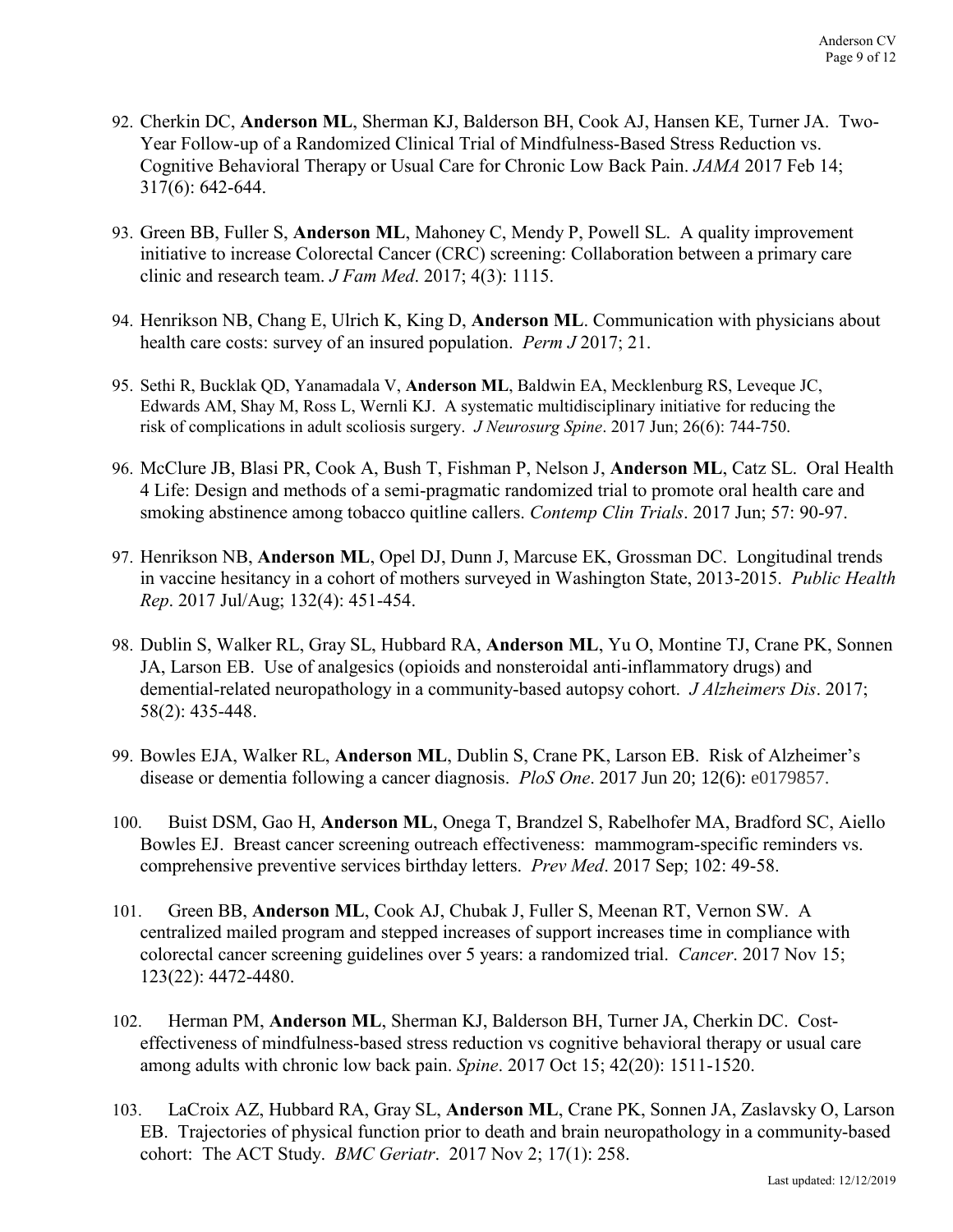- 104. Gray SL, Walker RL, Dublin S, Yu O, Aiello Bowles EJ, **Anderson ML**, Crane PK, Larson EB. Proton pump inhibitor use and dementia risk: prospective population-based study. *J Am Geriatr Soc*. 2018 Feb; 66(2):247-253. Epub 2017 Nov 14.
- 105. Rosenberg DE, Lee AK, **Anderson M**, Renz A, Matson TE, Kerr J, Arterburn D, McClure JB. Reducing Sedentary Time for Obese Older Adults: Protocol for a Randomized Controlled Trial. *JMIR Res Protoc*. 2018 Feb 12; 7(2).
- 106. McClure JB, Bush T, **Anderson ML**, Blasi P, Thompson E, Nelson J, Catz SL. Oral Health Promotion and Smoking Cessation Program Delivered via Tobacco Quitlines: The Oral Health 4 Life Trial. *Am J Public Health*. 2018 May; 108(5): 689-695. Epub 2018 Mar 22.
- 107. McClure JB, **Anderson ML**. Evaluation of a population-level strategy to promote tobacco treatment use among insured smokers: A pragmatic, randomized trial. *BMC Public Health*. 2018 Feb 8; 18(1): 228.
- 108. Gray SL, **Anderson ML**, Hanlon JT, Dublin S, Walker RL, Hubbard RA, Yu O, Montine TJ, Crane PK, Sonnen JA, Keene CD, Larson EB. Exposure to Strong Anticholinergic Medications and Dementia-Related Neuropathology in a Community-Based Autopsy Cohort. *J Alzheimers Dis*. 2018; 65(2): 607-616.
- 109. Tabano DC, **Anderson ML**, Ritzwoller DP, Beck A, Carroll N, Fishman PA, Grossman DC. Estimating the Impact of Diabetes Mellitus on Worker Productivity using Self-Report, Electronic Health Record and Human Resource Data. *J Occup Environ Med*. 2018 Nov; 60(11):e569-e574.
- 110. Blasi PR, Krakauer C, **Anderson ML**, Nelson J, Bush T, Catz SL, McClure JB. Factors Associated with Future Dental Care Utilization Among Low-Income Smokers Overdue for Dental Visits. *BCM Oral Health*. 2018 Nov 1; 18(1): 183.
- 111. McClure JB, **Anderson ML**, Krakauer C, Blasi P, Bush T, Nelson J, Catz SL. Impact of a novel oral health promotion program on routine oral hygiene among socioeconomically disadvantaged smokers: results from a randomized semi-pragmatic trial. *Transl Behav Med*. 2019 Feb 12. pii: 5316179. doi: 10.1093/tbm/ibz009. [Epub ahead of print].
- 112. Green BB, **Anderson ML**, Campbell J, Cook AJ, Ehrlich K, Evers S, Hall YN, Hsu C, Joseph D, Klasnja P, Margolis KL, McClure JB, Munson SA, Thompson MJ. Blood Pressure Checks and Diagnosing Hypertension (BP-CHECK): Design and Methods of a Randomized Controlled Diagnostic Study Comparing Clinic, Home, Kiosk, and 24-hour Ambulatory BP Monitoring. *Contemp ClinTrials*. 2019 Apr; 79: 1-13. Epub 2019 Jan 8.
- 113. Aiello Bowles EJ, Crane PK, Walker RL, Chubak J, LaCroix AZ, **Anderson ML**, Rosenberg D, Keene CD, Larson EB. Cognitive resilience to Alzheimer's Disease pathology in the human brain. *J Alzheimers Dis*. 2019 Mar 18. doi: 10.3233/JAD-180942. [Epub ahead of print].
- 114. MatsonTE, **Anderson ML**, Renz AD, Greenwood-Hickman MA, McClure JB, Rosenberg DE. Changes in Self-Reported Health and Psychosocial Outcomes in Older Adults Enrolled in Sedentary Behavior Intervention Study. *Am J Health Promot*. 2019 Apr 7:890117119841405. doi: 10.1177/0890117119841405. [Epub ahead of print].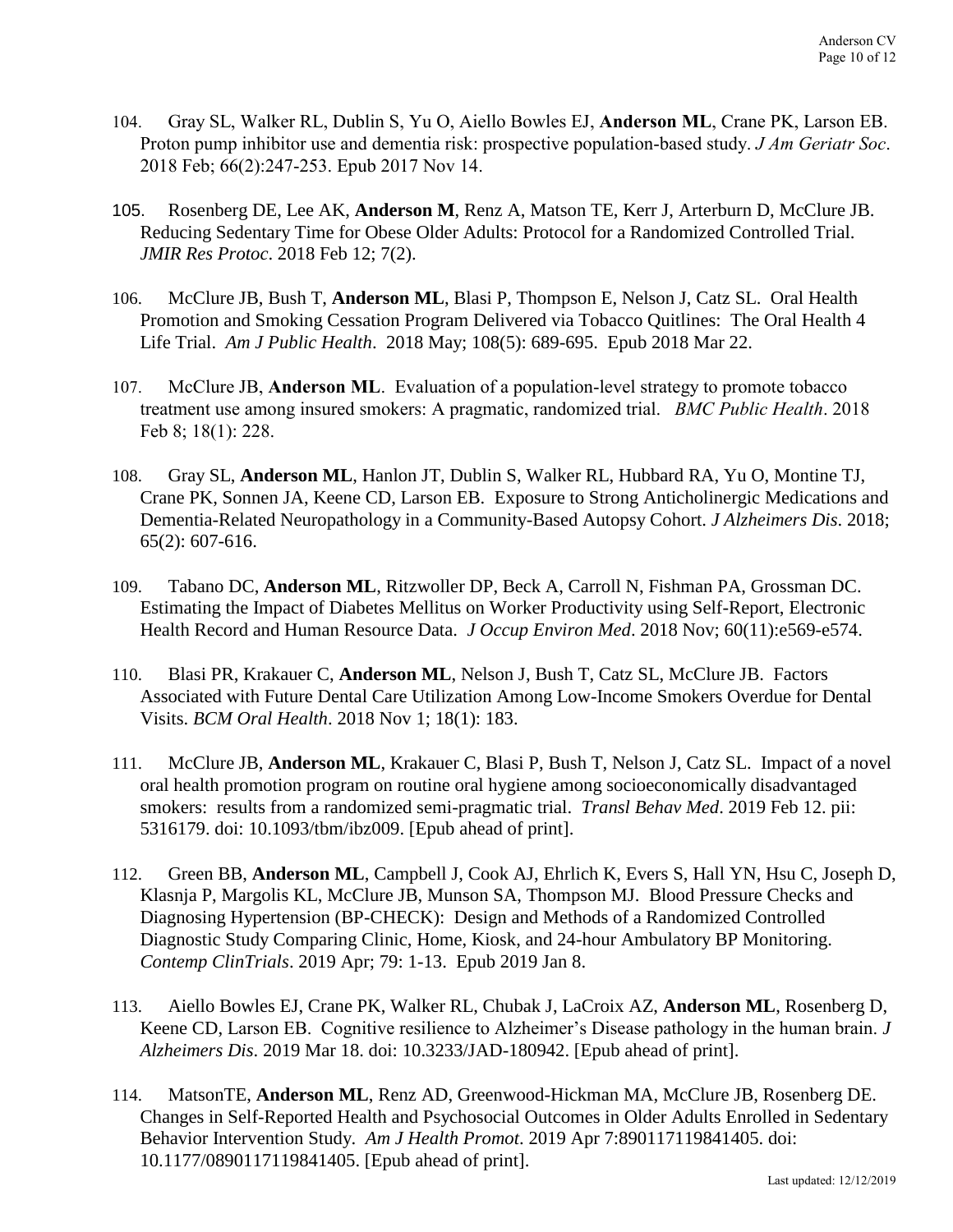- 115. Green BB, **Anderson ML**, Cook AJ, Chubak J, Fuller S, Kimbel KJ, Kullgren JT, Meenan RT, Vernon SW. Financial Incentives to Increase Colorectal Cancer Screening Uptake and Decrease Disparities: A Randomized Clinical Trial. *JAMA Netw Open*. 2019;2(7):e196570. doi: 10.1001/jamanetworkopen.2019.6570.
- 116. Parchman ML, **Anderson ML**, Dorr DA, Fagnan LJ, O'Meara ES, Tuzzio L, Penfold RB, Cook AJ, Hummel J, Conway C, Cholan R, Baldwin LM. Results of a randomized trial of external practice support to improve cardiovascular risk factos in primary care. *Ann Fam Med*. 2019 Aug 12;17(Suppl 1):S40-S49. doi: 10.1370/afm.2407
- 117. Parchman ML, **Anderson ML**, Coleman K, Michaels L, Van Borkulo N, Schuttner L, Fagnan LJ, Conway C. Assessing Quality Improvement Capacity in Primary Care Practices: A Health Hearts Northwest Study. *BMC Fam Pract*. 2019 Jul 25;20(1):103. doi: 10.1186/s12875-019-1000-1.

### **her publications**

- 1. Gray SL, **Anderson M**, Hubbard R.; Anticholinergic use with incident dementia-reply. ; JAMA Intern Med. 2015;175(9):1577. doi: 10.1001/jamainternmed.2015.2574.
- 2. Chubak J, Kamineni A, Buist DSM, **Anderson ML**, Whitlock EP.; Aspirin use for the prevention of colorectal cancer: an updated systematic evidence review for the U.S. Preventive Services Task Force.; Rockville (MD): Agency for Healthcare Research and Quality (US); 2015 Sep. Report No.: 15-05228-EF-1. U.S. Preventive Services Task Force Evidence Syntheses, formerly Systematic Evidence Reviews.
- 3. Lozano P, **Henrikson** NB, Dunn J, Morrison CC, Nguyen M, Blasi PR, **Anderson** ML, Whitlock E. [Lipid Screening in Childhood and Adolescence for Detection of Familial](https://www.ncbi.nlm.nih.gov/pubmed/27559556)  [Hypercholesterolemia: A Systematic Evidence Review for the U.S. Preventive Services Task](https://www.ncbi.nlm.nih.gov/pubmed/27559556)  [Force \[Internet\].](https://www.ncbi.nlm.nih.gov/pubmed/27559556) Rockville (MD): Agency for Healthcare Research and Quality (US); 2016 Aug.

## **Submitted manuscripts**

- 1. Rosenberg D**, Anderson ML**, Renz A, Matson T, Lee AK, Gardiner PA, McClure JL, Kerr J, Arterburn D. Reducing Sitting Time in Obese Older Adults: the I-STAND Randomized Controlled Trial.
- 2. Coleman K, Krakauer C, **Anderson M**, Michaels L, Dorr DA, Dickinson C, Brantley S, Conway C, Fagnan LJ, Hsu C, Balderson B, Parchman M. Smaller, faster, better: Assessing small practies' progress toward improving heart health. *Health Services Research*.
- 3. Mohammed A, Gibbons LE, Tremblay K, Gates G, **Anderson ML**, McCurry SM, McCormic W, Bowen J, Grabowski T, Crane PK, Larson EB. Intermediate and poor levels of central auditory processing measured with two different tests are associated with increased risk for incident dementia and Alzheimer's disease: the Adult Changes in Thought study. *Annals of Internal Medicine*.